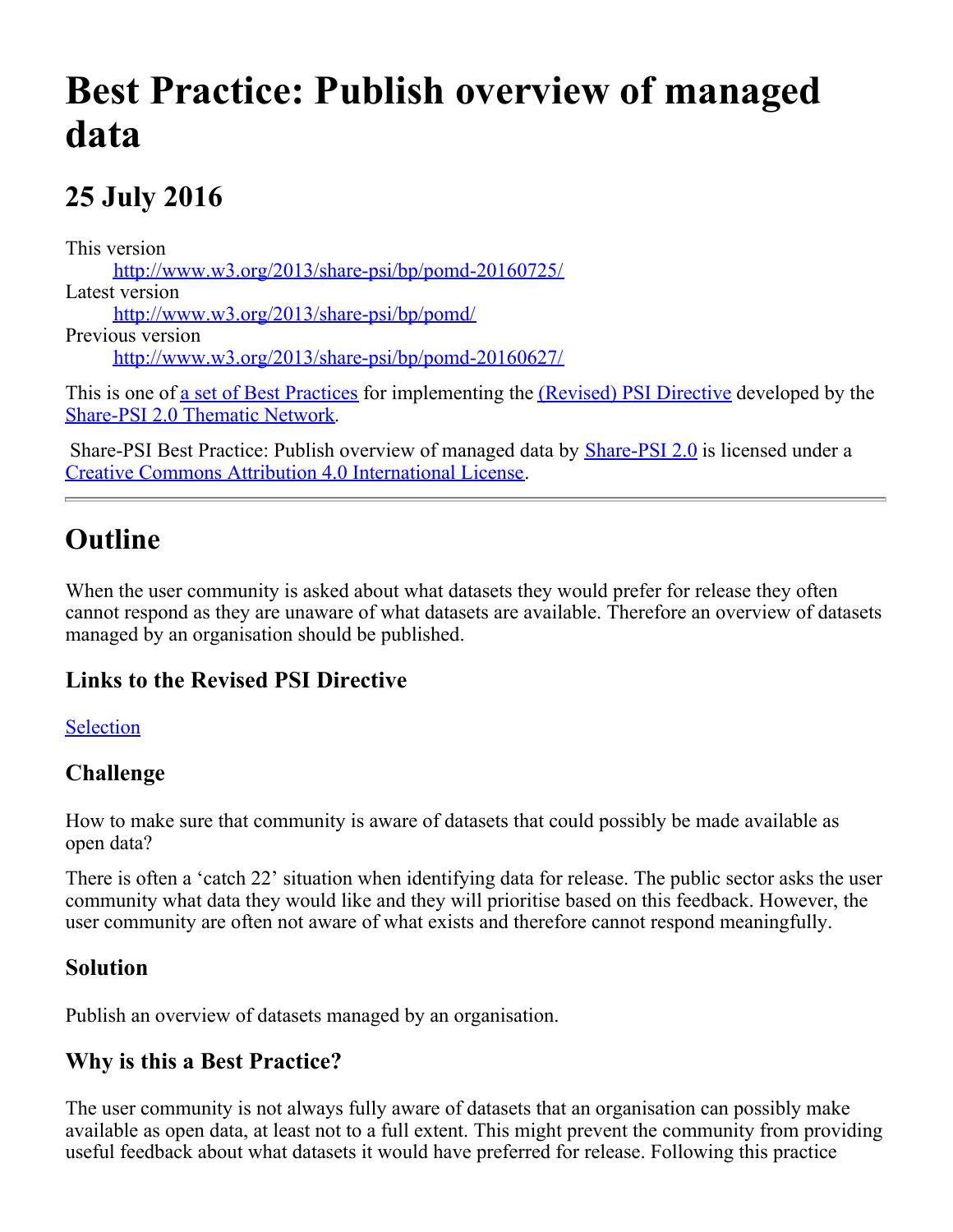should improve efficiency of gathering feedback about datasets requested for release.

The overview when made public gives enough information for users (both public and private sector) to prioritise the most interesting data for release.

Transparency on what datasets public sector is managing combined with a simple classification of legal right to access the data is adding value to both public sector and reusers because:

- The knowledge that this data exists has value in itself
- It makes it possible to crowdsource your priorities
- You are providing transparency on what information your agency is managing

#### **How do I implement this Best Practice?**

The technical requirements are minimal. A simple published spreadsheet and a contact point to which feedback can be sent should be sufficient. The overview can also be provided within an existing open data catalog.

The impact of the practice can be improved when the best practice [Categorise openness of data](https://www.w3.org/2013/share-psi/bp/cas/) is being followed. This can be solved within an existing open data catalog by using the "access rights" property in DCAT-AP.

This allows potential external users to discover the datasets categorised as legally restricted (yellow ) or non public (red).

#### **What do you need for this Best Practice?**

The technical requirements are minimal. A simple published spreadsheet and a contact point to which feedback can be sent should be sufficient.

An improved approach is to include unpublished datasets in your existing open data catalog and categorize them by using the "access rights" property in DCAT-AP.

### **Where has this best practice been implemented?**

**Country Implementation Contact Point** Finland Helsinki Region Infoshare: <u>Helsinki Opens A Window to its</u> [Pekka Koponen](mailto:pekka.koponen@forumvirium.fi), [Forum](http://intra961:8500/edp/parse-bp/forumvirium.fi) [Information Systems](http://www.hri.fi/en/news/helsinki-opens-a-window-to-its-information-systems/) (press release) [Virium Helsinki](http://intra961:8500/edp/parse-bp/forumvirium.fi).

### **References**

- Samos Workshop Talk: [Traffic Light System For Data Sharing](https://www.w3.org/2013/share-psi/workshop/samos/report#difi)
- Samos Workshop Talk: [Public Transport Data in the City of Gijon](https://www.w3.org/2013/share-psi/wiki/images/8/88/SharePSI-ODF-Samos0714-V1.pdf) (PDF)

### **Local Guidance**

This Best Practice is cited by, or is consistent with, the advice given within the following guides:

- (Austria) [Open-Government-Vorgehensmodell](https://www.w3.org/2013/share-psi/lg/Austria#wnGuide) Open Government Process Model
- (Belgium) [Open Data Handleiding](https://www.w3.org/2013/share-psi/lg/Belgium#vlGuide) Open Data Handbook
- (CzechRepublic) [Standardy publikace a katalogizace otevřených dat veřejné správy ČR](https://www.w3.org/2013/share-psi/lg/CzechRepublic#czOpenDataStandards) Open